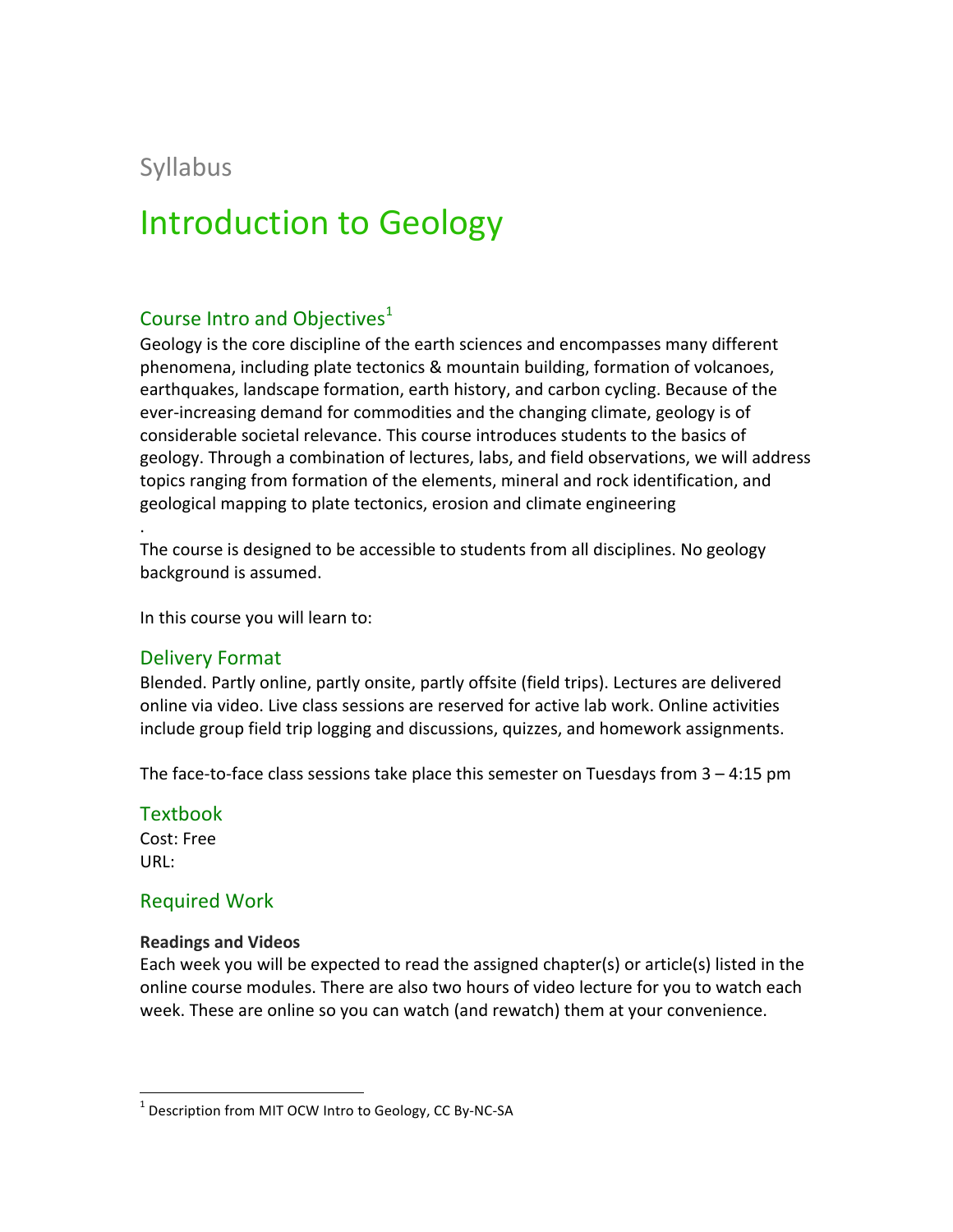#### **Lab Work & Assignments – 25%**

We'll be doing lab work and Q&A in our live face-to-face meetings. These typically lead into or complement assignments that you'll need to submit for scoring.

#### **Quizzes – 20%**

Each week you are required to take a quiz specifically on the readings for the week. These are timed and randomized, but you have 2 attempts. However, your first quiz attempt **must** be complete before we meet f2f.

#### **Field Trips – 20%**

We will be going on 5 field trips during the semester. These happen on Friday mornings. I will begin each site visit with a short lecture that introduces you to the particular environment and connects it to previous lessons.

You will be working on discovering and logging your field trip work as described in the online course Field Trip assignments.

#### **Paper – 10%**

Each of you will write a report or essay based on one of your experiences in the field. You'll write two drafts of this paper and participate in a peer review process. This is described in the online course.

You probably want to use Google Docs to create and share your paper draft with your classmates. The **Collaborate** tool in Canvas makes this easy to do.

#### **Exams – 25%**

Oh no! You have two exams, a midterm and a final. Don't worry: if you've been reading, studying, watching the lectures, and taking the quizzes you should be well prepared. Both exams are comprehensive, so practice those quizzes!

These exams are online, but must be taken at a secure, proctored location such as the Campus Testing Center.

# Communication

In addition to our face-to-face interaction you can expect to receive regular communications from the teacher from within the course web site. Be sure to configure your Canvas profile to receive notifications the way you want to.

But in general I'll be using:

- **Announcements** to send class-wide messages
- Assignment messaging for private, assignment-specific discussions
- The **Q&A discussion** forum for addressing general, class-wide questions
- **Conferences** or **Chat** for virtual office hours (by appointment only)
- **Conversations** if I need to discuss a non-assignment issue privately with you